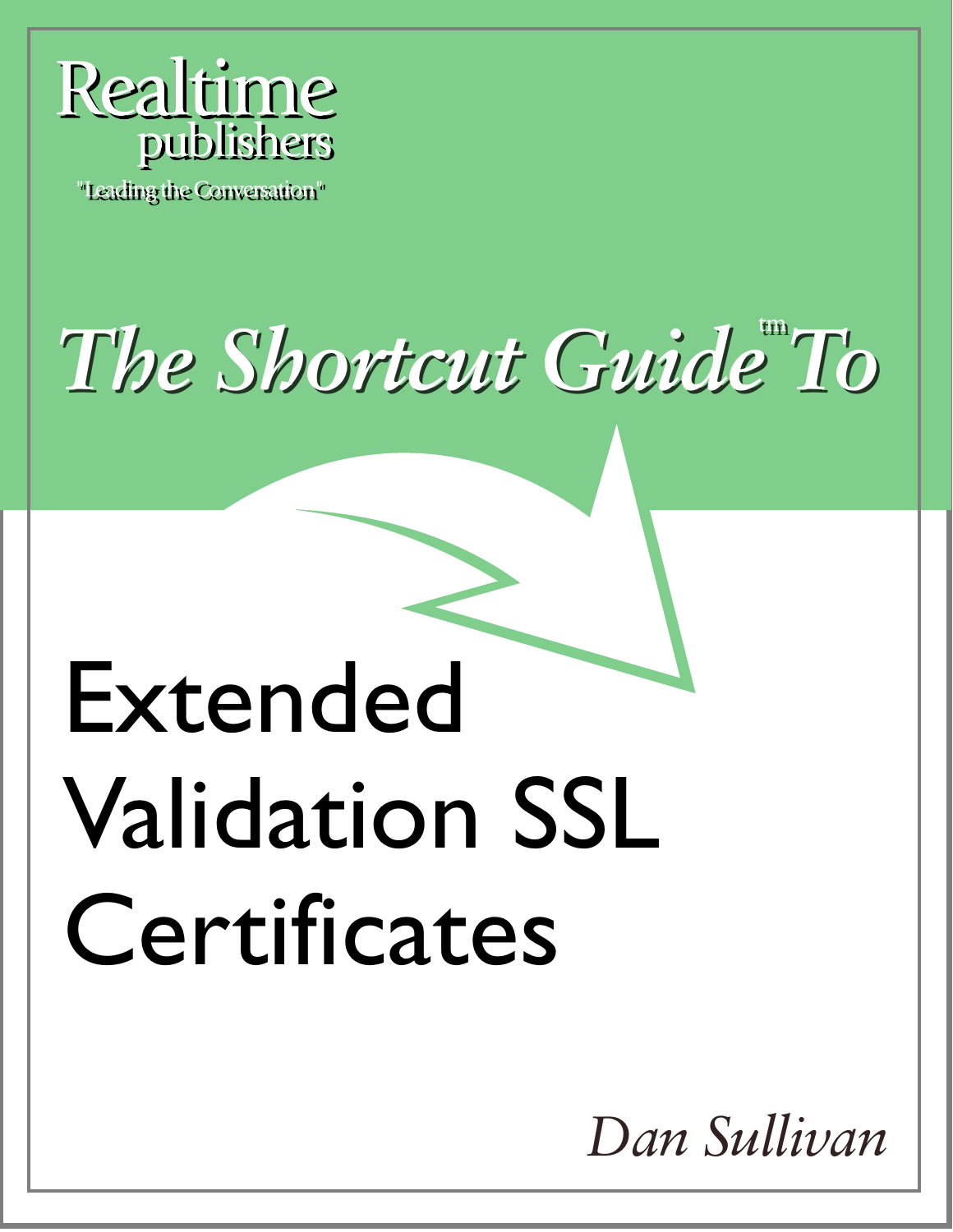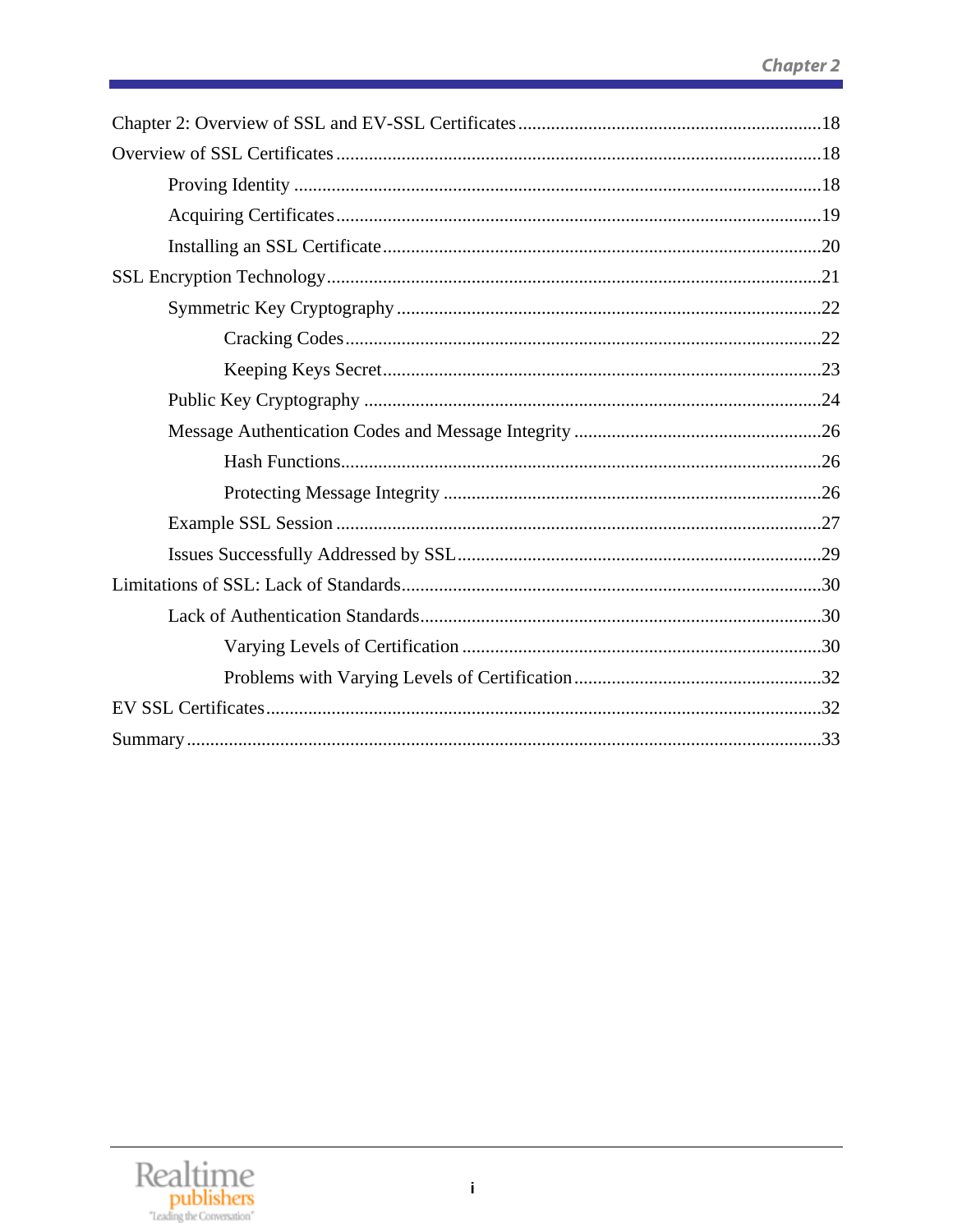#### *Copyright Statement*

© 2007 Realtimepublishers.com, Inc. All rights reserved. This site contains materials that have been created, developed, or commissioned by, and published with the permission of, Realtimepublishers.com, Inc. (the "Materials") and this site and any such Materials are protected by international copyright and trademark laws.

THE MATERIALS ARE PROVIDED "AS IS" WITHOUT WARRANTY OF ANY KIND, EITHER EXPRESS OR IMPLIED, INCLUDING BUT NOT LIMITED TO, THE IMPLIED WARRANTIES OF MERCHANTABILITY, FITNESS FOR A PARTICULAR PURPOSE, TITLE AND NON-INFRINGEMENT. The Materials are subject to change without notice and do not represent a commitment on the part of Realtimepublishers.com, Inc or its web site sponsors. In no event shall Realtimepublishers.com, Inc. or its web site sponsors be held liable for technical or editorial errors or omissions contained in the Materials, including without limitation, for any direct, indirect, incidental, special, exemplary or consequential damages whatsoever resulting from the use of any information contained in the Materials.

The Materials (including but not limited to the text, images, audio, and/or video) may not be copied, reproduced, republished, uploaded, posted, transmitted, or distributed in any way, in whole or in part, except that one copy may be downloaded for your personal, noncommercial use on a single computer. In connection with such use, you may not modify or obscure any copyright or other proprietary notice.

The Materials may contain trademarks, services marks and logos that are the property of third parties. You are not permitted to use these trademarks, services marks or logos without prior written consent of such third parties.

Realtimepublishers.com and the Realtimepublishers logo are registered in the US Patent & Trademark Office. All other product or service names are the property of their respective owners.

If you have any questions about these terms, or if you would like information about licensing materials from Realtimepublishers.com, please contact us via e-mail at [info@realtimepublishers.com](mailto:info@realtimepublishers.com).

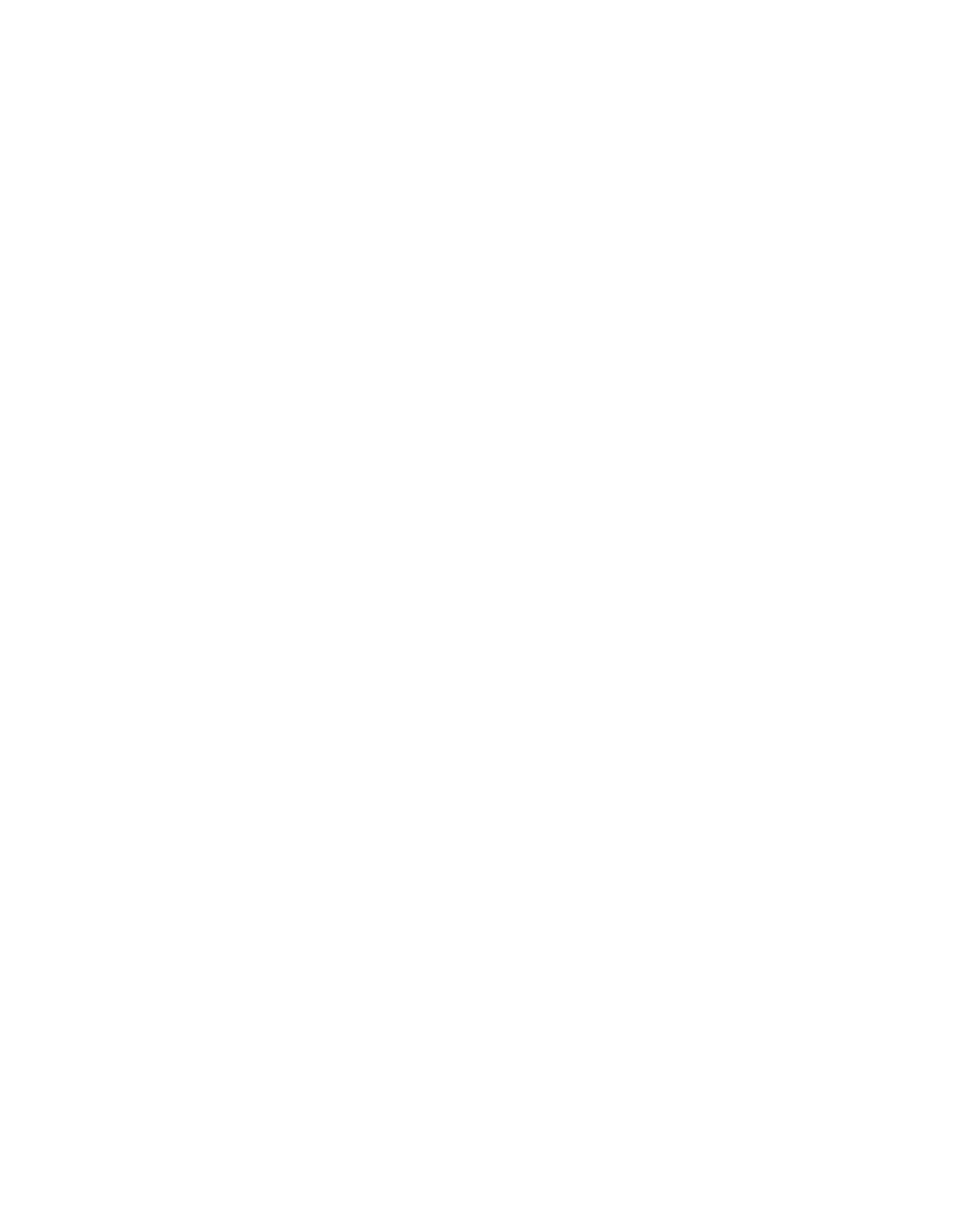# <span id="page-4-0"></span>**Chapter 2: Overview of SSL and EV-SSL Certificates**

SSL certificates are widely used in secure Web communications but because they function "behind the scenes," most users give little attention to how they work. This chapter will take a closer look at SSL certificates to answer several key questions:

- How are SSL certificates used?
- How are they implemented?
- What are their limitations?
- How are Extended Validation (EV) SSL certificates different?

In answering these questions, we will delve into both the technical and organizational issues that are involved with the use of SSL certificates.

# **Overview of SSL Certificates**

SSL certificates are like identification cards for a device. They associate an identity, such as a Web site or a person, with a resource, such as a particular server or a client device. One of their purposes is to answer the question: how do I know that a server, which claims to host a particular Web site, is actually the authentic company server? Another purpose is to ensure confidential communications by encrypting traffic between a client and a server.

#### *Proving Identity*

Servers with certificates can essentially present those certificates in much the same way we use driver's licenses to prove our identity. SSL certificates are like driver's licenses in a couple of key ways. First, they are standardized. We expect a driver's license to have photo of the driver, a name, an address, a birth date, and an indication of the state that issued the license. Similarly, an SSL certificate will have a name of a server, the name of a trusted third party that issued the certificate as well as some additional cryptographic information that makes any tampering easy to detect.

The second similarity is that trusted third parties issue both driver's licenses and certificates. States issues driver's licenses; companies, known as Certification Authorities (CAs), issue certificates. Both types of third parties have procedures they use to verify the identity of the person, business, or organization requesting a licenses or SSL certificate. We trust these third parties to sufficiently verify identities, so we can trust that people, or servers, are who they claim they are when they posses one of these forms of identification.

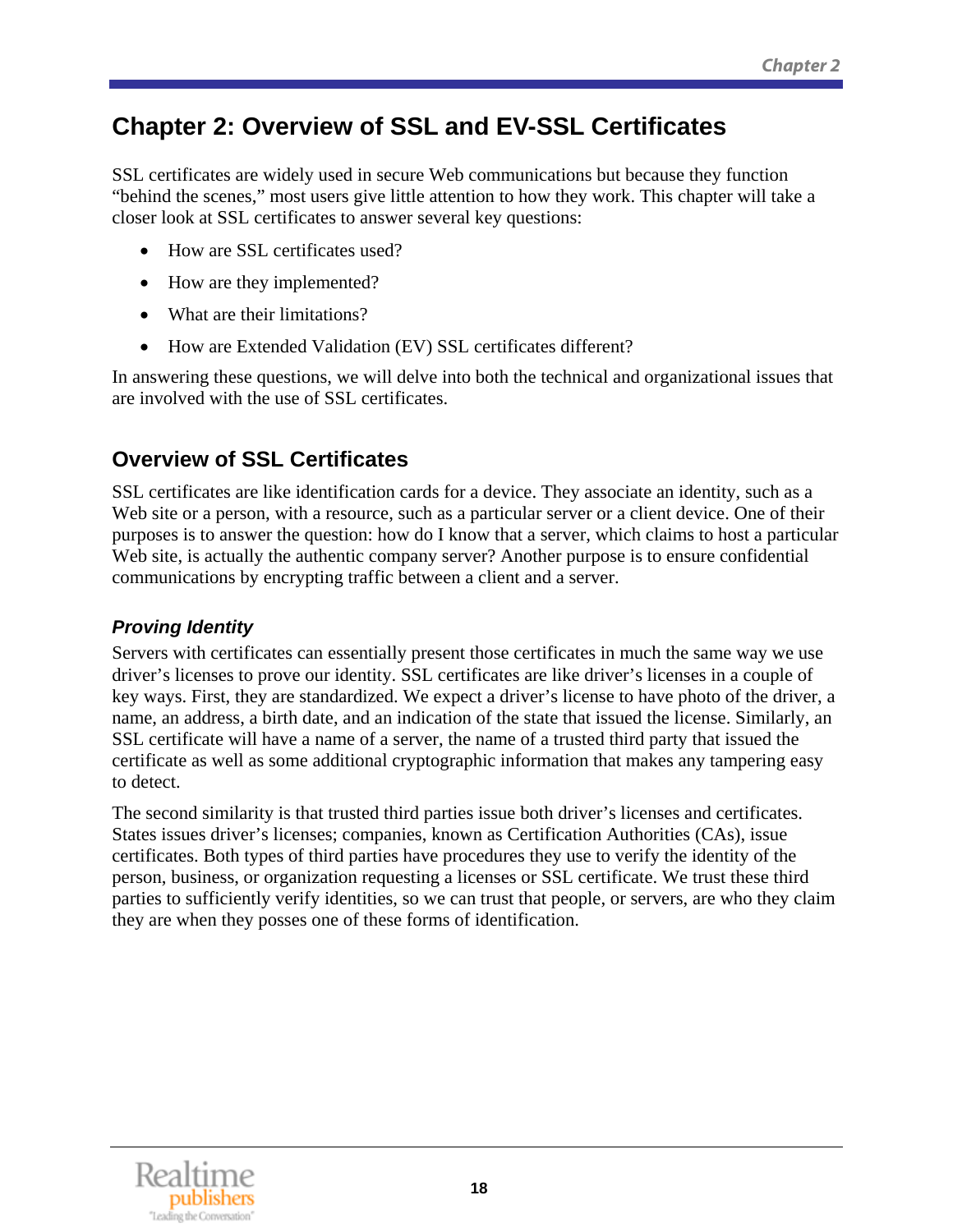<span id="page-5-0"></span>

*Figure 2.1: Parties that have not established mutual trust directly can establish trust indirectly through a mutually trusted third party.* 

#### *Acquiring Certificates*

CAs might have different procedures for issuing authenticated SSL certificates but some steps are common to all. First, the person or organization applying for the certificate will have to provide the CA basic information, which is validated by the CA as true and accurate, including:

- The name of the server or domain that will use the certificate; for example www.mybusinesssite.com or mybusinesssite.com
- The organization or business name requesting the certificate
- The type of server platform
- Contact information
- A certificate signing request (CSR)

These are all self-explanatory except for the last item, the CSR.

Different standards for issuing SSL certificates can lead to uncertainty on the part of users who depend on these certificates to verify the identity of businesses and organizations. EV SSL certificates address this issue.

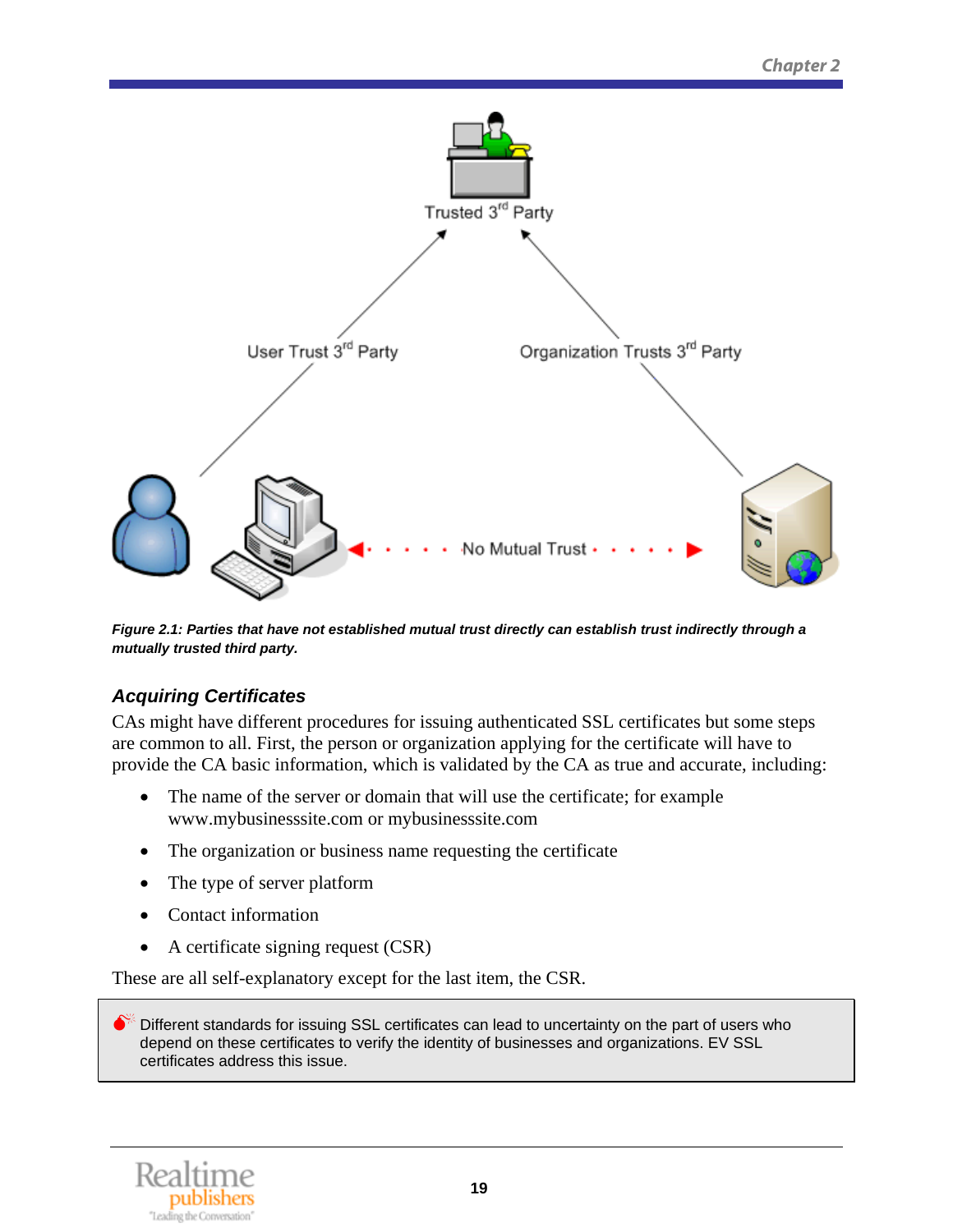<span id="page-6-0"></span>The CSR is a cryptographic message that is created using the name of the domain or server that will use the SSL certificate along with a key, known only to the applicant. To create a CSR, the applicant first generates a private key/public key pair using software generally provided with Web servers. This key pair is used to encrypt and decrypt messages; one key essentially locks a message while the other unlocks it.

**The details of this kind of public key encryption are described later in this chapter.** 

A program provided with Web and application servers is then used to generate the CSR. The server or domain name and the private key are used as inputs. CSRs are bound to both the domain name and the private key used to generate them so the certificate that is issued can only be installed on a server hosting that domain and by an administrator with the private key used to generate the CSR.

It is possible to use a single certificate to secure the same domain on multiple servers as long as the private key has been installed on all servers.

#### *Installing an SSL Certificate*

After your CA has created a certificate for a site, a file with a digitally encoded certificate is sent to the requestor. A certificate is delimited with a 'Begin Certificate' and 'End Certificate' tag instead of the 'BEGIN CERTIFICATE REQUEST' and 'END CERTIFICATE REQUEST' used in CSRs.

The installation process will vary by server type but the essential steps are:

- Copy the CA's certificate to the server. This certificate contains information, such as the CA's public key, needed to verify certificates from that CA.
- Copy the server's certificate to the server.
- Update the server configuration to register the new certificate. For example, a systems administrator would edit the http daemon configuration file to include the location of the server's certificate, the private key used to generate the CSR, and the location of the CA's certificate.

Once these steps are done, the server can then authenticate itself to clients and establish encrypted communication between the server and a client's browser.

Before delving into an example of how SSL certificates are used to secure a session between the server and a client, we will first examine some of the details that underlie the SSL protocol.

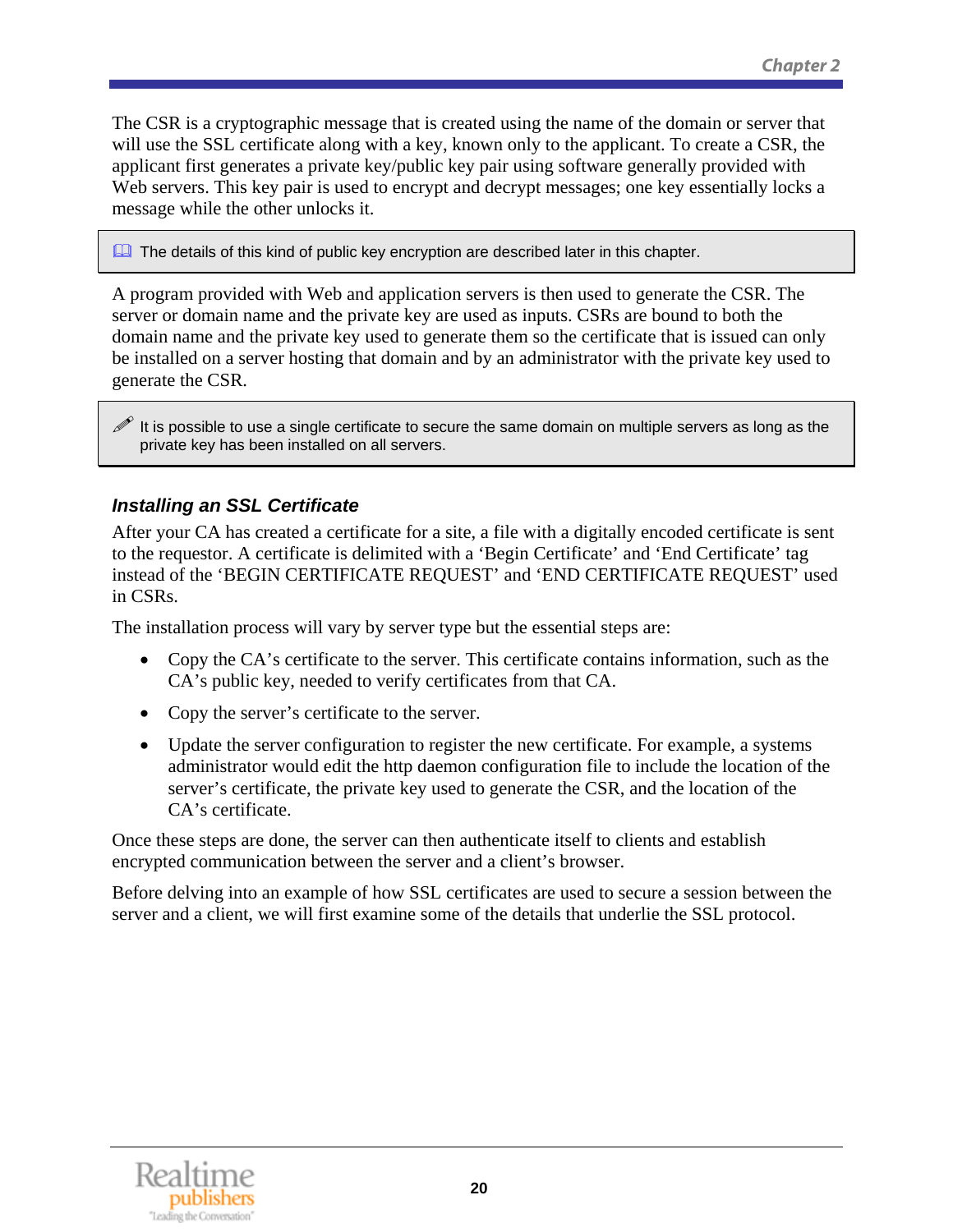<span id="page-7-0"></span>

| <b>SSL Client Certificate</b>                         |                                                                                                                                                        |
|-------------------------------------------------------|--------------------------------------------------------------------------------------------------------------------------------------------------------|
| <b>SSL Server Certificate</b>                         |                                                                                                                                                        |
| <b>Issued To</b>                                      |                                                                                                                                                        |
| Common Name (CN)<br>Organization (O)<br>Serial Number | www.thawte.com<br>Thawte Inc.<br>Organizational Unit (OU) <not certificate="" of="" part=""><br/>15:FA:16:0F:77:9E:6B:90:02:B5:63:37:B1:FA:16:AE</not> |
| <b>Issued By</b>                                      |                                                                                                                                                        |
| Common Name (CN)<br>Organization (O)                  | thawte Extended Validation SSL CA<br>thawte, Inc.<br>Organizational Unit (OU) Terms of use at https://www.thawte.com/cps (c)06                         |
| Validity                                              |                                                                                                                                                        |
| Issued On<br>Expires On                               | 1/17/07<br>1/17/09                                                                                                                                     |
| <b>Fingerprints</b>                                   |                                                                                                                                                        |
| SHA1 Fingerprint<br><b>MD5 Fingerprint</b>            | 3A:C0:5D:86:B1:D2:EE:47:C3:F0:4F:24:13:B7:6B:79:23:6D:68:5D<br>1F:3C:66:D1:03:EA:0E:36:55:2A:42:2F:14:72:1F:AC                                         |
|                                                       |                                                                                                                                                        |

*Figure 2.2: A typical server certificate contains details about the domain as well as the encryption algorithms and parameters.* 

 $\mathscr{P}$  SSL is actually an older protocol that has been supplanted by the newer Transport Layer Protocol (TSL), however they are quite similar and TSL is often referred to by the older name of SSL. For convenience, this book uses the more commonly used designation 'SSL' and will use 'TSL' only when describing a feature found in TSL but not SSL.

# **SSL Encryption Technology**

The ability to secure confidential information and verify the identity of parties on the Internet, or any public network for that matter, depends on cryptography. The SSL protocol supports a number of different encryption algorithms; users are able to select algorithms that best balance requirements for security and speed. Although the details of the various encryption algorithms is beyond the scope of this guide, we will examine two categories of algorithms, known as symmetric or private key cryptography and asymmetric or public key cryptography. Both are used in the SSL protocol.

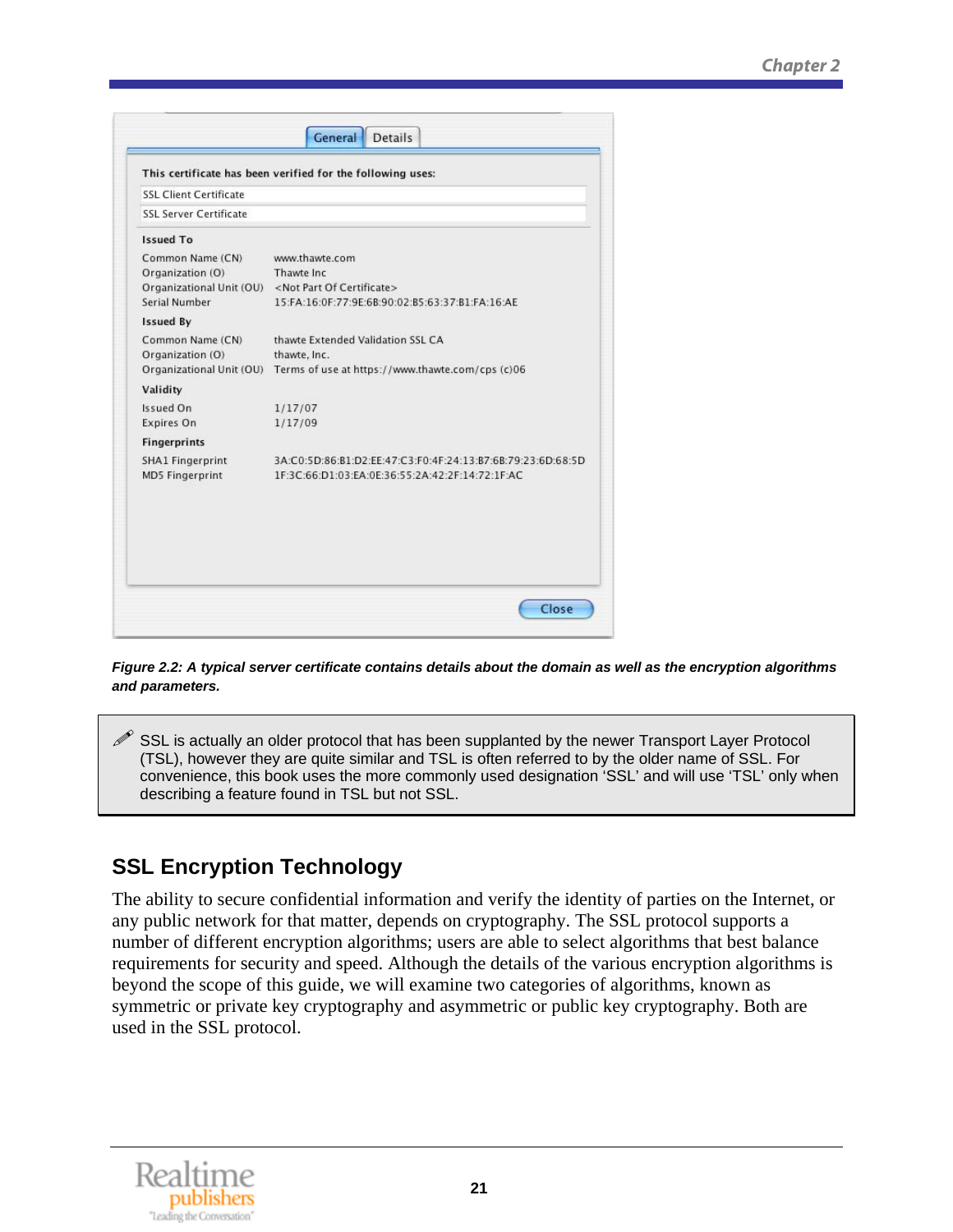#### <span id="page-8-0"></span>*Symmetric Key Cryptography*

To encrypt a message, one needs an encryption algorithm and a key. The key is a sequence of bits that is input to the algorithm along a message (known as a clear text) to produce the encrypted message (known as the cipher text).

The cipher text cannot be decrypted unless one has the key or can discover the key by cryptanalytic technique ("cracking the code"). When using symmetric key cryptography, the same key is used for both encoding and decoding a message, so we have two problems: keeping the key from being cracked and, most problematic of all, keeping it secret.



*Figure 2.3: In symmetric key cryptography, the same key is used to encrypt and decrypt a message.* 

#### **Cracking Codes**

In theory, all keys can be cracked if only by brute-force trial and error; however, the longer the key, the more time that is required to crack the key. There was a time when keys tens of bits in length were sufficient to protect messages. In fact, the U.S. government established the Data Encryption Standard (DES) standard in 1977 and specified the use of 56-bit keys. By the late 1990s, DES-encrypted messages were being cracked on specialized hardware designed to search all possible keys. DES is no longer considered secure, primarily because of its short key length. DES has been replaced by the Advanced Encryption Standard (AES) that uses 128- to 256-bit length keys.



 For more about DES, see the standard specification at [http://csrc.nist.gov/publications/fips/fips46-](http://csrc.nist.gov/publications/fips/fips46-3/fips46-3.pdf) [3/fips46-3.pdf;](http://csrc.nist.gov/publications/fips/fips46-3/fips46-3.pdf) for more information about the AES standard, see [http://csrc.nist.gov/CryptoToolkit/aes/rijndael/.](http://csrc.nist.gov/CryptoToolkit/aes/rijndael/)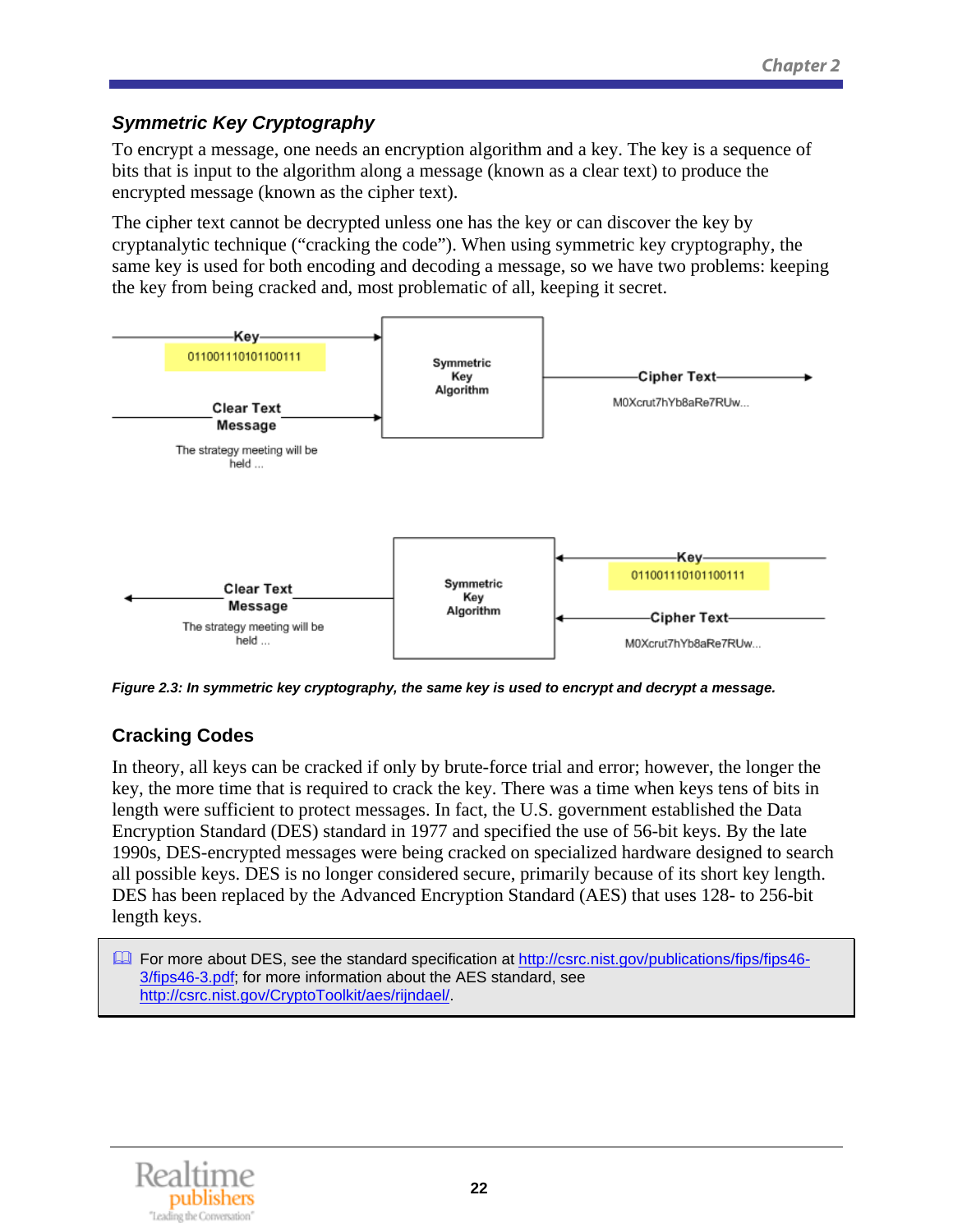<span id="page-9-0"></span>In addition to brute-force techniques to find keys, encryption can be compromised using cryptanalytic techniques such as:

- A cipher-text only attack in which the cryptanalyst only has a piece of encoded text. This generally requires a large quantity of cipher text.
- A known plain-text attack in which both the plain text and cipher text of a message are available.
- A chosen plain-text attack in which the attacker is somehow able to get a piece of selected text encrypted
- An adaptive chosen plain-text attack is possible when the attacker can continue having pieces of selected text encrypted and decides what text to encrypt based on what was learned from previous encryptions of selected text

These kinds of attacks can provide information that can help narrow the search for the key. In practice, cryptanalysis is exceedingly difficult and, practically speaking, not a significant threat to SSL.

 $\bullet$  The same cannot be said for all encryption algorithms. For example, the once popular Wireless Encryption Protocol (WEP) is easily cracked and should not be used. Only rigorously analyzed encryption algorithms, such as those commonly used in the SSL protocol, should be considered secure.

Cracking codes is and always will be a potential problem for symmetric key cryptography. However, the work effort required to crack algorithms used in SSL is so high, attackers are likely to search for an easier route to decrypting messages.

#### **Keeping Keys Secret**

When using symmetric key cryptography, we need a secure method for exchanging keys. This is something of a bootstrapping problem. We need to exchange keys in order to have secure communication over the Internet, but we can't exchange keys over the Internet because the lower level protocols, such as TCP and UDP, are not secure.

One option is to use some other means of exchanging keys. This "out of channel" communication, as it is known has its drawbacks. It is not practical to have out of channel communication for high volume, short-lived transactions. For example, consider buying a book from an online retailer. The customer chooses a book and proceeds to checkout. Before entering her shipping and credit card information she needs to make or receive a phone call with a special code. Once she has the code, she enters it into her browser and establishes a secure session with the retailer. She then goes on to provide her name, address, and credit card number. Other methods of exchanging keys—for example, using email rather than the browser session—are still subject to man-in-the-middle attacks and other eavesdropping attacks.

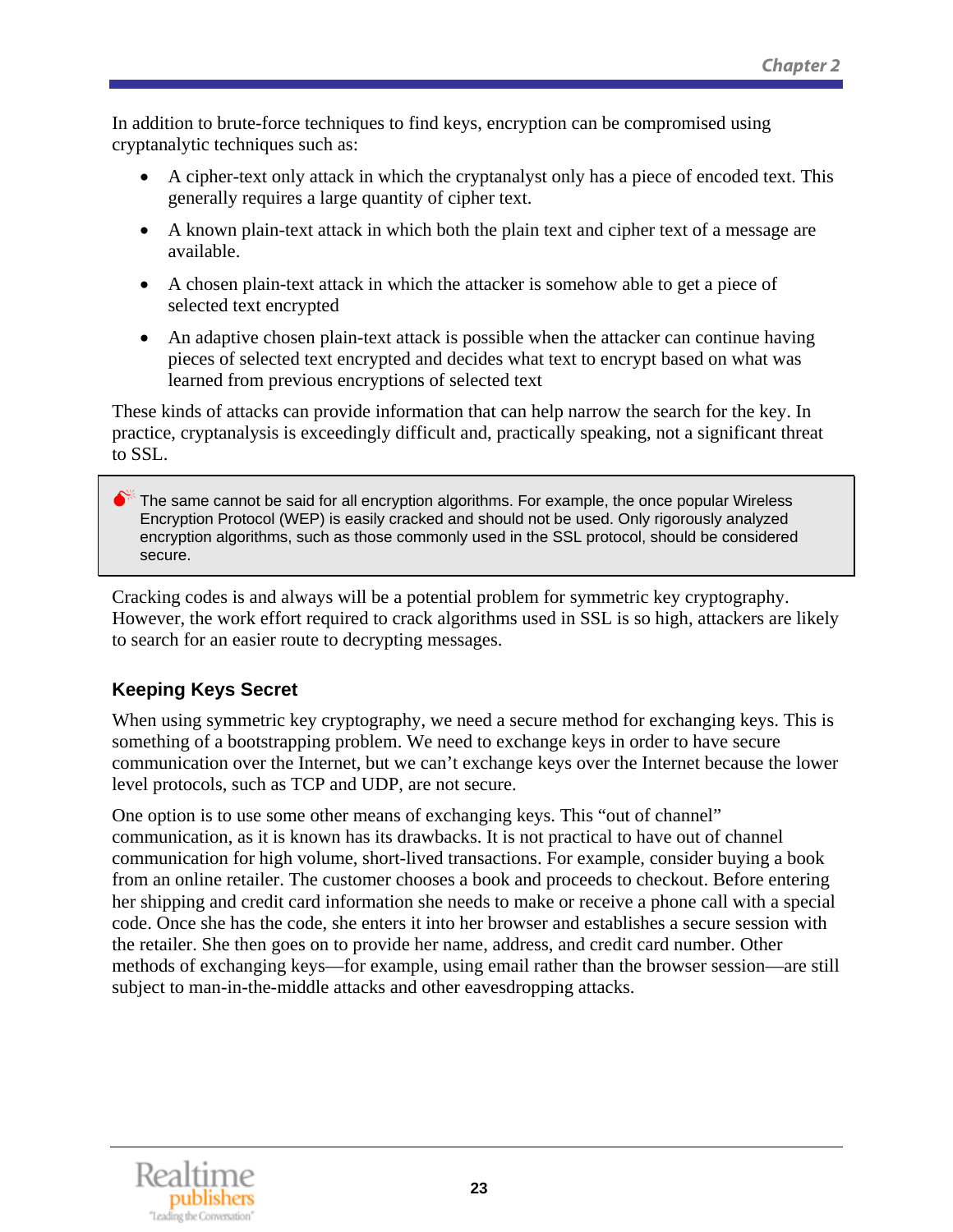<span id="page-10-0"></span>Out of channel communications do have their place when additional levels of verification are required with relatively infrequent but important transactions. For example, when a bank customer signs up for online banking, the bank calls the customer at the home phone number on record to provide a verification code that must be entered into the online form.

Fortunately, practical methods have been developed for exchanging keys using the other broad group of encryption algorithms, known as public key cryptography. Before moving onto public key cryptography, it is worth noting that in spite of the difficulties in exchanging keys, symmetric key cryptography holds an important advantage over public key algorithms: implementations of symmetric key algorithms are much faster than public key methods. By combining symmetric key and public key cryptography, we can have the best of both worlds.



*Figure 2.4: Out of channel communications increase the complexity of and time required to complete a transaction and is practical only for low volume, high security transactions.* 

#### *Public Key Cryptography*

Public key cryptography, also known as asymmetric cryptography, uses two keys instead of one. One key is used to encrypt a message and the other is used to decrypt it. It's like having one key to lock a door and another to unlock it. We wouldn't worry if someone had a key to lock the front door of our house as long as no one else had the key to unlock it. The same goes for public key cryptography.

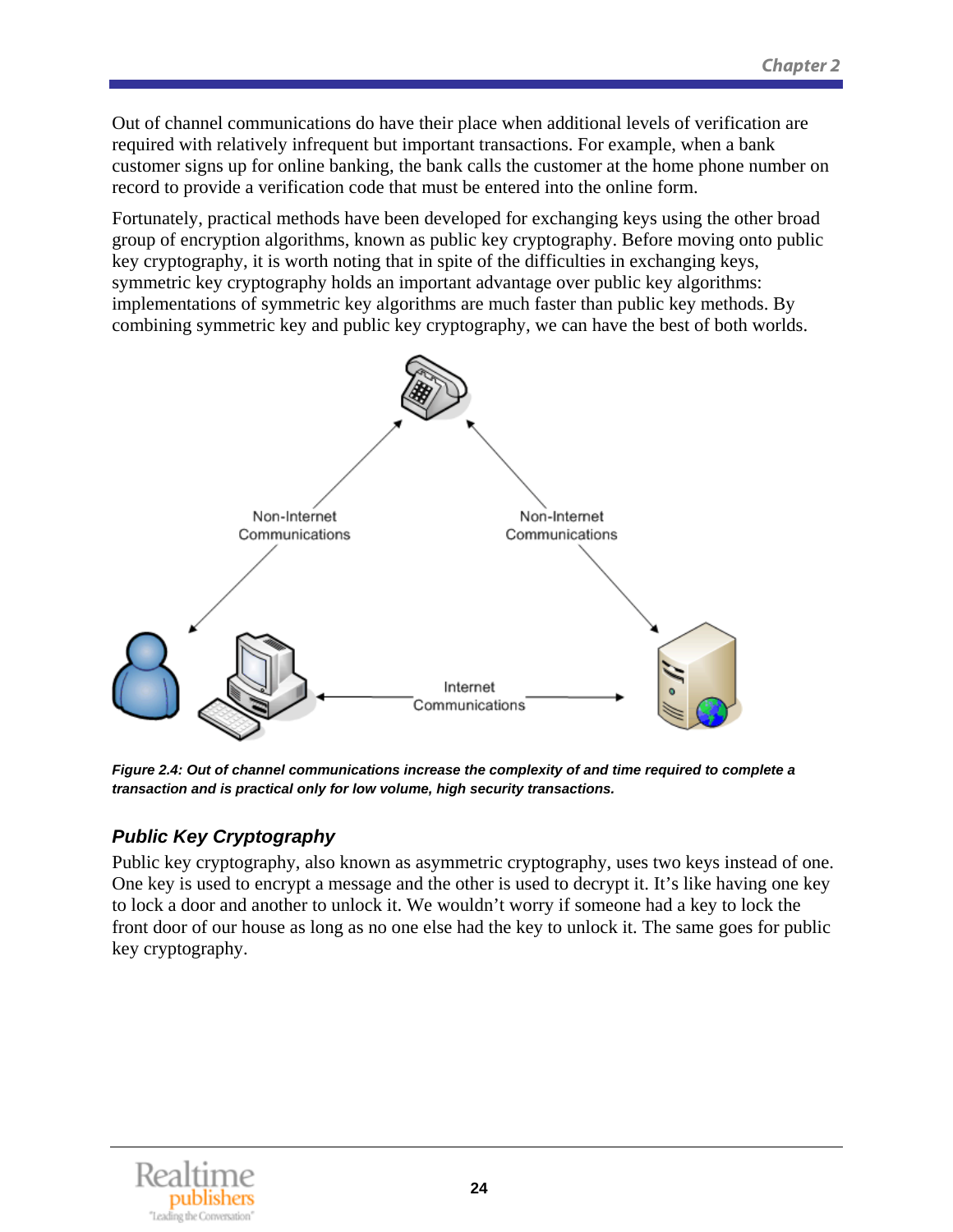

*Figure 2.5: Public key algorithms use two keys; one is kept secret and the other is publicly available, eliminating the requirement for exchanging a shared key.* 

An important characteristic of the public and private keys is that there is no practical way to determine one of them given the other. Someone can safely assume that their public key can be shared widely and not have to worry that somehow an attacker will figure out their private key. This feature stems from the way key pairs are created.

Key generation for public key cryptography uses mathematical problems that are relatively easy to perform but the reverse, or inverse, operation is much harder. Take a simple example. Adding  $5 + 3$  is just as easy as subtracting (addition's inverse operation)  $8 - 3$ . Now consider multiplying two large prime numbers (these can be divided without a remainder only themselves and 1). That is easy, but given the product of those two large primes it is quite difficult, practically impossible, factor that number back into the two prime numbers you started with. There are other mathematical problems that have similar characteristics. They are collectively known as "trapdoor functions" because it is easy to go through one way and much harder to go through the other way.

Trapdoor functions are useful when solving the problem of secretly exchanging keys. Suppose two people want to exchange confidential messages. They can each share their public key with the other. In the case of a large organization, they may store their key in a directory so that anyone can use it to send encrypted messages that only the person holding the corresponding private key can decrypt. Each person generates a random number, encrypts it with the recipient's public key, and sends it. Only the recipient will be able to recover the random number because the private key is needed to decrypt the message. Now each party has a pair of random numbers known to each. This pair is used to generate a session key that both can use to communicate with less computationally intensive private key cryptography.

We have now established how keys can be securely exchanged allowing for efficiently encrypted communications. This meets the confidentiality requirement of secure communication. There still remains the need to ensure messages are not tampered with in transit. This is done with message authentication codes.

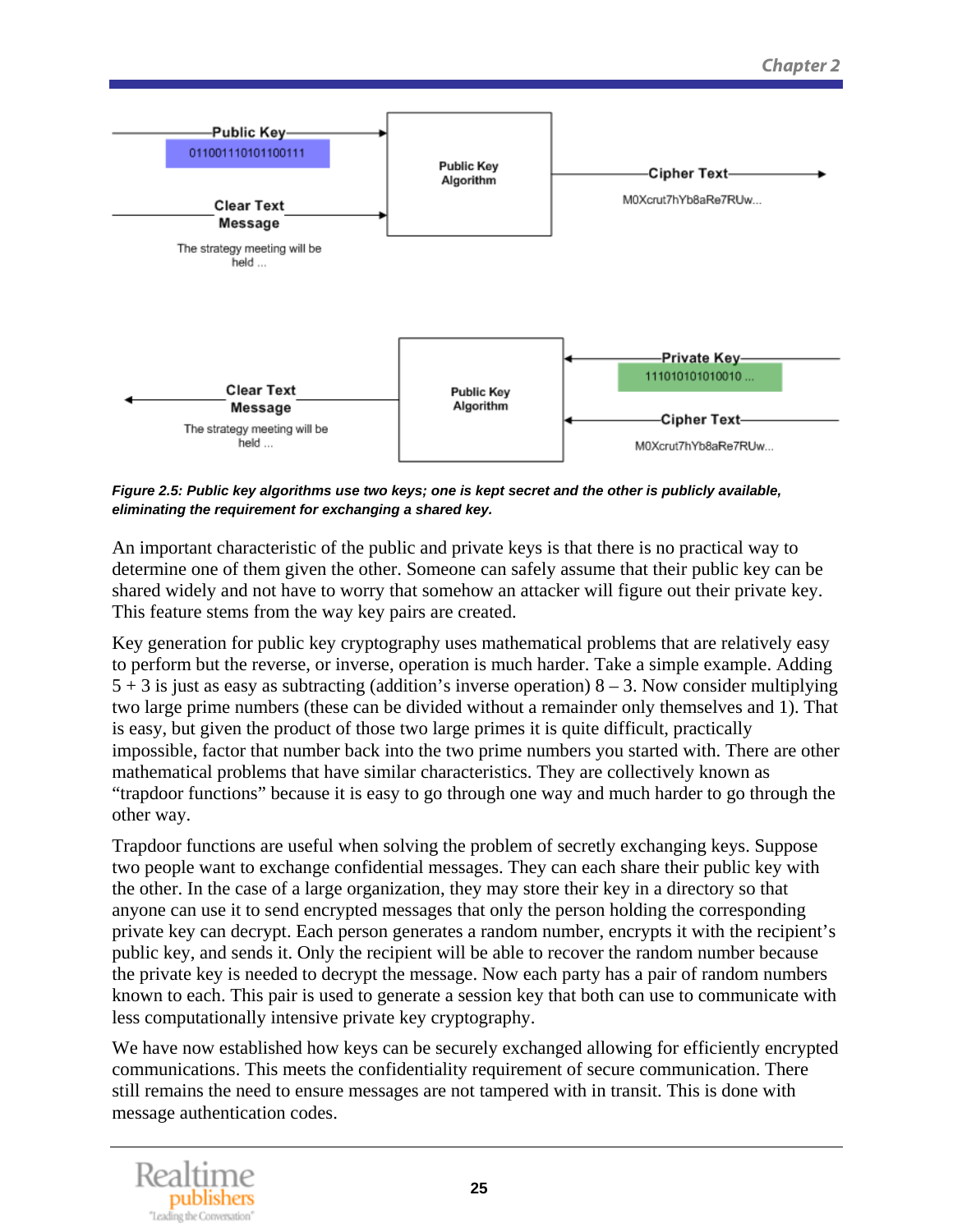#### <span id="page-12-0"></span>*Message Authentication Codes and Message Integrity*

Even though an attacker may not be able to read an encrypted message, using a man in the middle attack, someone could intercept the message, scramble the order of bytes or substitute their own data. The attacker could at the very least disrupt the communications. To avoid this problem, SSL uses another cryptographic method known as hash functions.

#### **Hash Functions**

Hash functions are calculations that take a variable-length string of data as input and produce a fixed-length string as output. This would be quite unremarkable if it were not for two facts. First, even a slight change in the original input will result in a change in the output; and second, it is highly unlikely that two different input strings will produce the same output string. These features of hash make them quite useful for detecting tampering.

Consider an example. A commonly used hash function is called MD5. When MD5 is applied to the string

```
1. The strategy meeting will be held Wednesday at 10:00 am
```
The following string is output

```
2. 0a7a94d707e95d0fe69b551dc0b9cdb8
```
If we change the input string slightly by adding a period to

**3.** The strategy meeting will be held Wednesday at 10:00 am.

The new output is:

**4.** b88b587881b945a5eadc8ca96bc5a0d3

By sending the value of a hash function along with a message, the recipient can tell if the message has changed in transit. That is, of course, assuming the hash value has not changed either. This brings us to the next step in calculating a message authentication code.

#### **Protecting Message Integrity**

To ensure that the hash value is protected, it is encrypted with the sender's private key. It can then be decrypted using the sender's public key. To make sure no one other than the intended recipient can decrypt the hash value, the encrypted hash value is combined with the message text and encrypted using the recipient's public key. Now, only someone with the recipient's private key will be able to get the hash value.

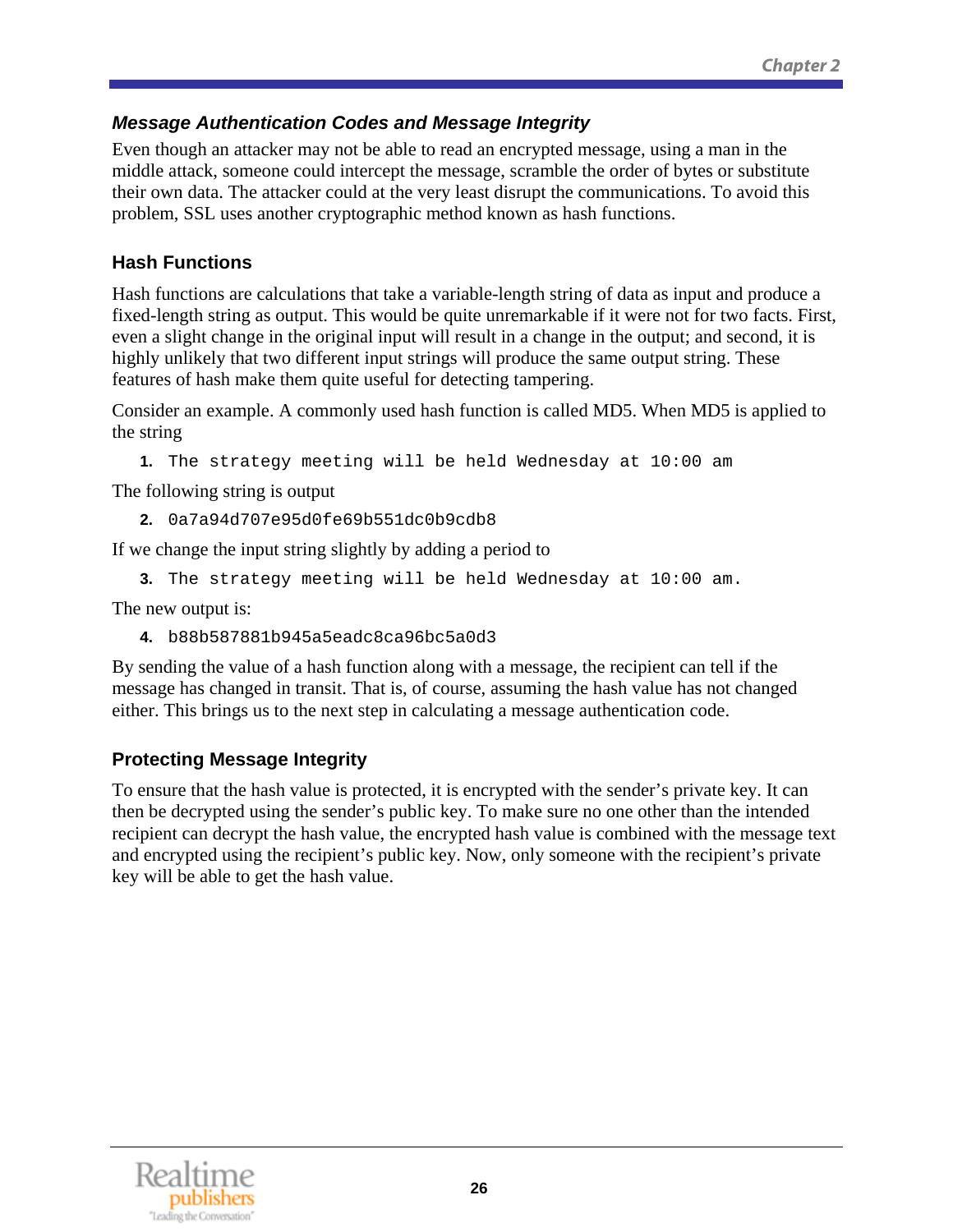<span id="page-13-0"></span>

*Figure 2.6: Doubly encrypting the hash value provides confidentiality as well as non-repudiation.* 

A further benefit is that if we can decrypt the hash value using the sender's public key, we can be sure the message was sent by someone in possession of the senders' private key. This provides some level of assurance that the sender is actually who we believe it to be and thus provides another important aspect of secure communications—non-repudiation.

To summarize, SSL-based communications use public key cryptography techniques to exchange a shared secret key, known as a session key, which is then used to encrypt communications using a symmetric key algorithm.

#### *Example SSL Session*

Several steps are required to set up a secure communication channel between a client and server:

- **1.** The client sends a message to the server over an unsecured channel indicating its intent to start an SSL session. In the message, the client includes details about the client's capabilities, such as:
	- a. The version of SSL the client uses
	- b. Cipher algorithms supported
	- c. Session-specific data
- **2.** The server responds by sending similar information about SSL version, cipher algorithms, and session-specific data. In addition, the server sends its SSL certificate.

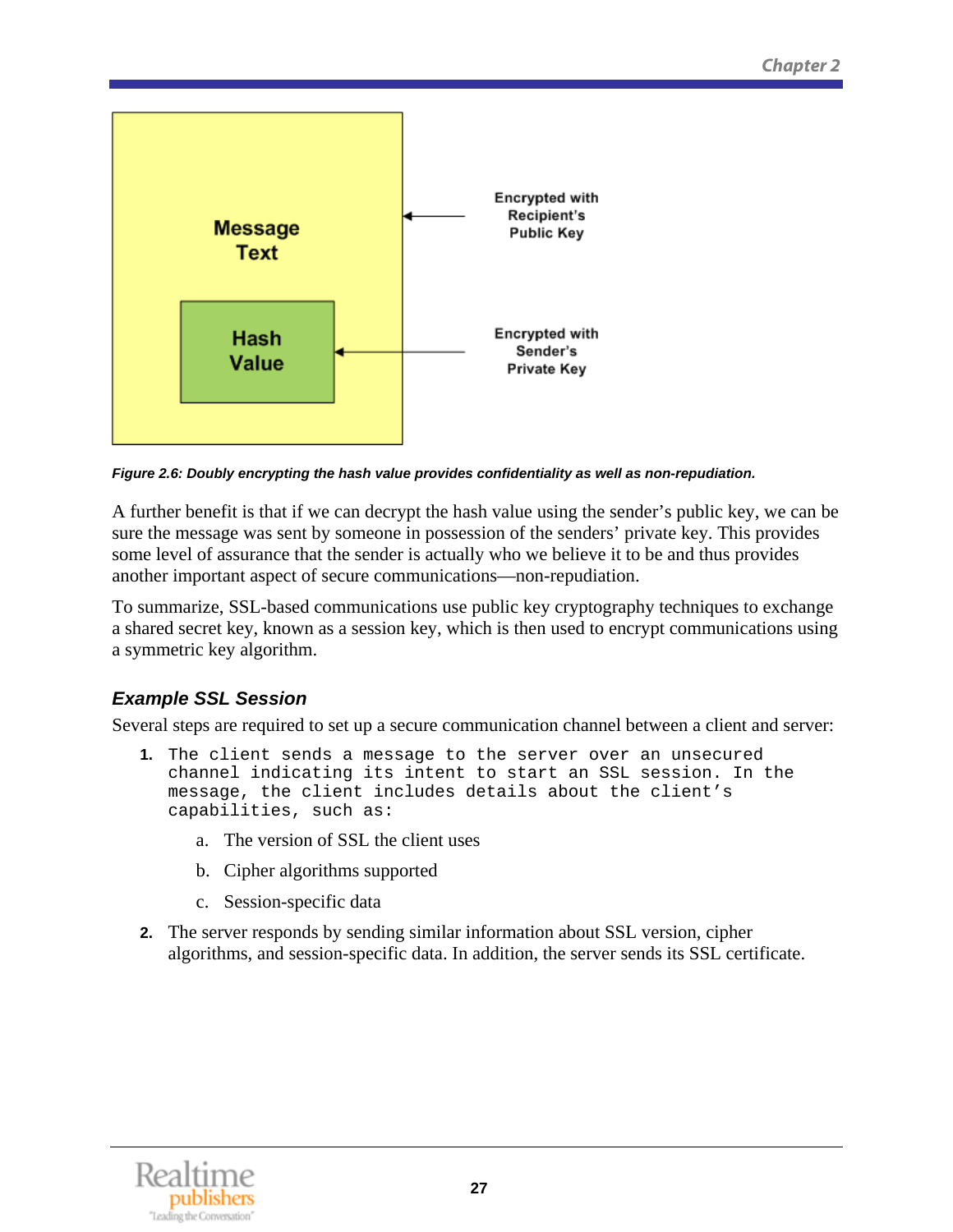- **3.** The client uses the server's certificate to authenticate the server. This involves several checks, including:
	- a. Verifying that the current date is within the valid date range specified on the certificate.
	- b. Checking the client's list of trusted certification authorities stored in the client's browser (see Figure 2.6). If the certificate is not issued by a trusted CA, then the server is not authenticated.
	- c. The public key of the CA, provided along with other information about the trusted CA in the browser's list of trusted CAs, is used to verify the digital signature of the CA on the certificate. If the digital signature is not validated, the server is not authenticated.
	- d. The client compares the domain name on the certificate and the domain name of the server. If they are different, then the server is not authenticated.
- **4.** Once the server's certificate is validated, the client generates a piece of secret data. (The details of how this is done will depend on which cipher was chosen by the client and the server). The client then encrypts the secret data with the public key provided in the server's certificate and sends it to the server.
- **5.** The server decrypts the message with the secret data using its private key. It then calculates a master secret. (The exact steps depend on the protocol negotiated by the client and server).

| You have certificates on file that identify these certificate authorities: |                             |                  |
|----------------------------------------------------------------------------|-----------------------------|------------------|
| <b>Certificate Name</b>                                                    | <b>Security Device</b>      | 閃                |
| <b>Thawte Consulting</b>                                                   |                             |                  |
| Thawte Personal Basic CA                                                   | <b>Builtin Object Token</b> |                  |
| Thawte Personal Premium CA                                                 | Builtin Object Token        |                  |
| Thawte Personal Freemail CA                                                | <b>Builtin Object Token</b> |                  |
| Thawte Consulting cc                                                       |                             |                  |
| Thawte Premium Server CA                                                   | <b>Builtin Object Token</b> |                  |
| Thawte Server CA                                                           | Builtin Object Token        | $\frac{1}{\tau}$ |
|                                                                            |                             |                  |
| Edit<br>View<br>Import                                                     | Delete                      |                  |

*Figure 2.7: Browsers are preconfigured with lists of trusted CAs.* 

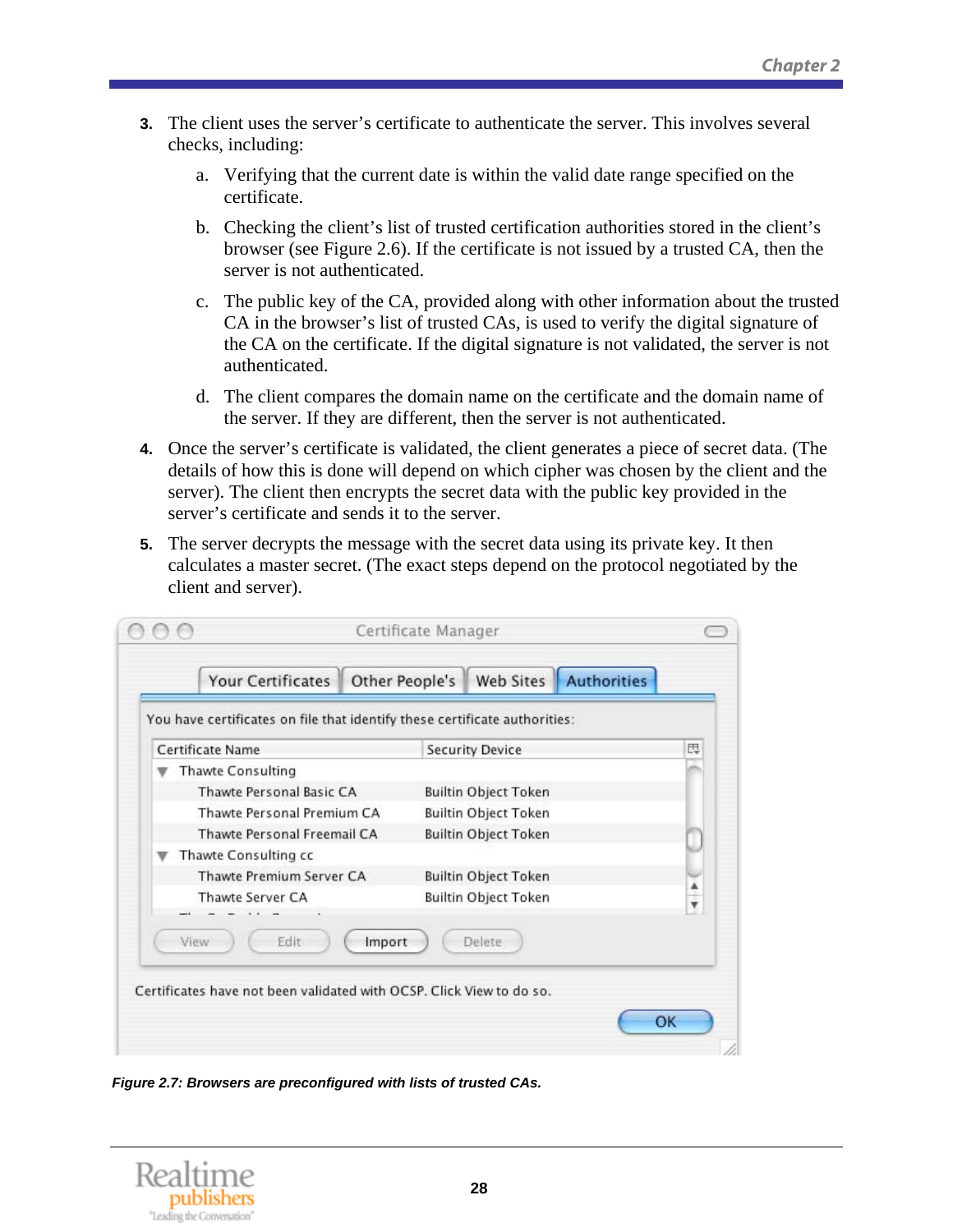- <span id="page-15-0"></span>**6.** The client uses the secret data it had sent to the server to calculate the master secret as well.
- **7.** The client and the server use the master secret to calculate a session key that is used for further encrypted communication.
- **8.** The client and server exchange messages indicating they will use the shared session key for future communication and that the setup process is complete.

At this point, communications between the client and the server are encrypted until the session is terminated.

It should be noted, the example session described is the more common kind of SSL authentication. A second kind, known as mutual authentication, includes additional steps in which the client device sends its SSL certificate to the server, which in turn verifies the certificate in the same way the client verifies the server's certificate. The basic principles are the same in both kinds of authentication.

#### *Issues Successfully Addressed by SSL*

The SSL protocol has demonstrated by its continued widespread use that it is an effective means of establishing and maintaining secure communications channels over untrusted networks, such as the Internet. The important issues successfully addressed by SSL include:

- The use of public key cryptography within SSL has solved the problem of securely sharing a private key (which must be kept secret) that can be used to both encrypt and decrypt messages. SSL uses this more computationally intensive type of cryptography to exchange information needed to create a shared secret key; it is not used for encrypting the contents of communication between the client and server.
- Symmetric key cryptography is much more efficient than public key cryptography and is used for the bulk of the encryption work in an SSL session.
- SSL must work with a wide range of clients and servers that may support different versions of SSL and different kinds of ciphers, so SSL incorporates an initial exchange of information and a negotiation to find a mutually supported set of parameters.
- SSL's support of a variety of encryption algorithms provides clients and servers a range of options for encryption, allowing for longer key lengths when requirements warrant it. The protocol also uses older as well as newer encryption algorithms, providing some degree of backward compatibility to clients and servers that may not have upgraded to improved ciphers.

Of course, a chain is only as strong as its weakest link. SSL strong links are built on the sound mathematical foundation of cryptography; the weaker links in the security chain stem from the concerns with the initial authentication of an organization requesting a certificate from a CA.

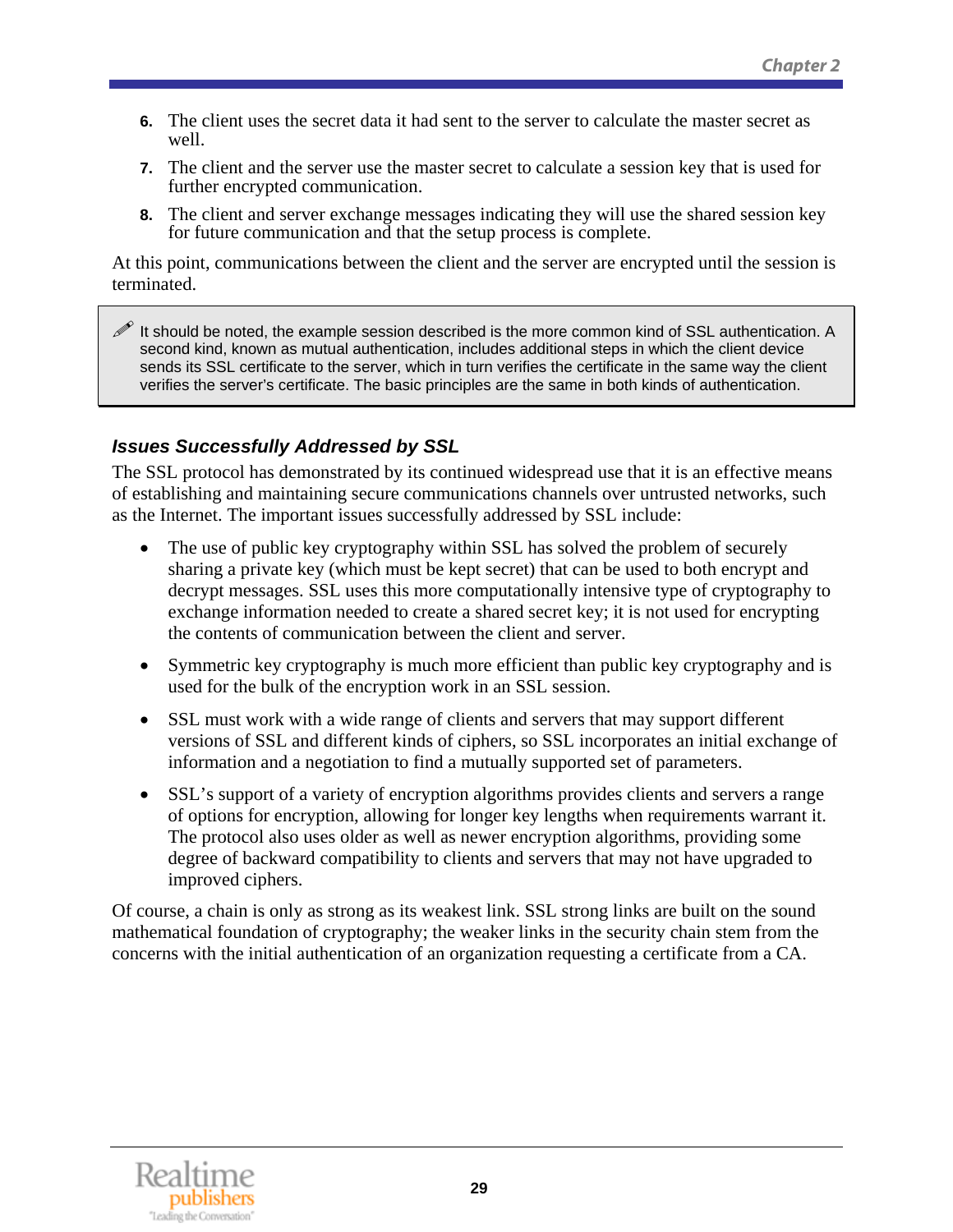# <span id="page-16-0"></span>**Limitations of SSL: Lack of Standards**

The SSL protocol is well designed with respect to preventing eavesdropping and avoiding successful man in the middle attacks. It is less concerned with the processes and procedures that a person or organization must go through to acquire a certificate.

#### *Lack of Authentication Standards*

The SSL protocol depends on the existence of a trusted third party. It is assumed that parties that want to communicate over a secure channel can agree on an organization that will vouch for the identity of holders of SSL certificates. The protocol does not address some key issues related to authenticating a person or organization before issuing a certificate:

- What constitutes sufficient proof of identity?
- Are there varying levels of proof?
- If so, how will certificates represent the varying levels of proof?
- How can one be sure different CAs follow the same standards for identifying a party?

These issues all move us from the realm of cryptography and network protocols into the often more complex organizational and procedural issues that surround CAs.

#### **Varying Levels of Certification**

Rarely in business or government operations is there a situation in which one size fits all. Security requirements are especially variable. Consider a simple analogy with locks on doors.

Sometimes a relatively inexpensive and weak lock is sufficient to meet one's needs, for example, to keep a toddler from getting into a cabinet filled with chemical cleaners. One could invest in a stronger lock, but it would not add any advantages to the existing solution. An entire house, however, is likely to have stronger locks that will better protect its inhabitants and their possessions. The additional cost and effort required to use the better locks is well justified. Finally, a bank, an obvious target for thieves, will use specialized locks and additional security measures to protect its assets.

#### *Domain-Only Certificates*

In the case of online transactions, different needs dictate different levels of security and authentication. A Web master running a site for a local basketball league wants to allow coaches to use the site to post practice schedules and other team-related information. The Web master does not want anyone else changing those schedules, so she implements a user login. Being security conscious, she also does not want clear text passwords sent over the Internet, so she uses the SSL protocol to establish a secure channel between clients and her Web server.

This is a relatively low-security environment. There are no financial transactions, no exchange of confidential personal information, and no potential for significant loss of intellectual property. Coaches, if they are concerned at all about submitting their usernames and passwords, would likely want nothing more than to be assured that the transaction is encrypted. In this case, simply having a certificate that verifies the identity of the domain is sufficient.

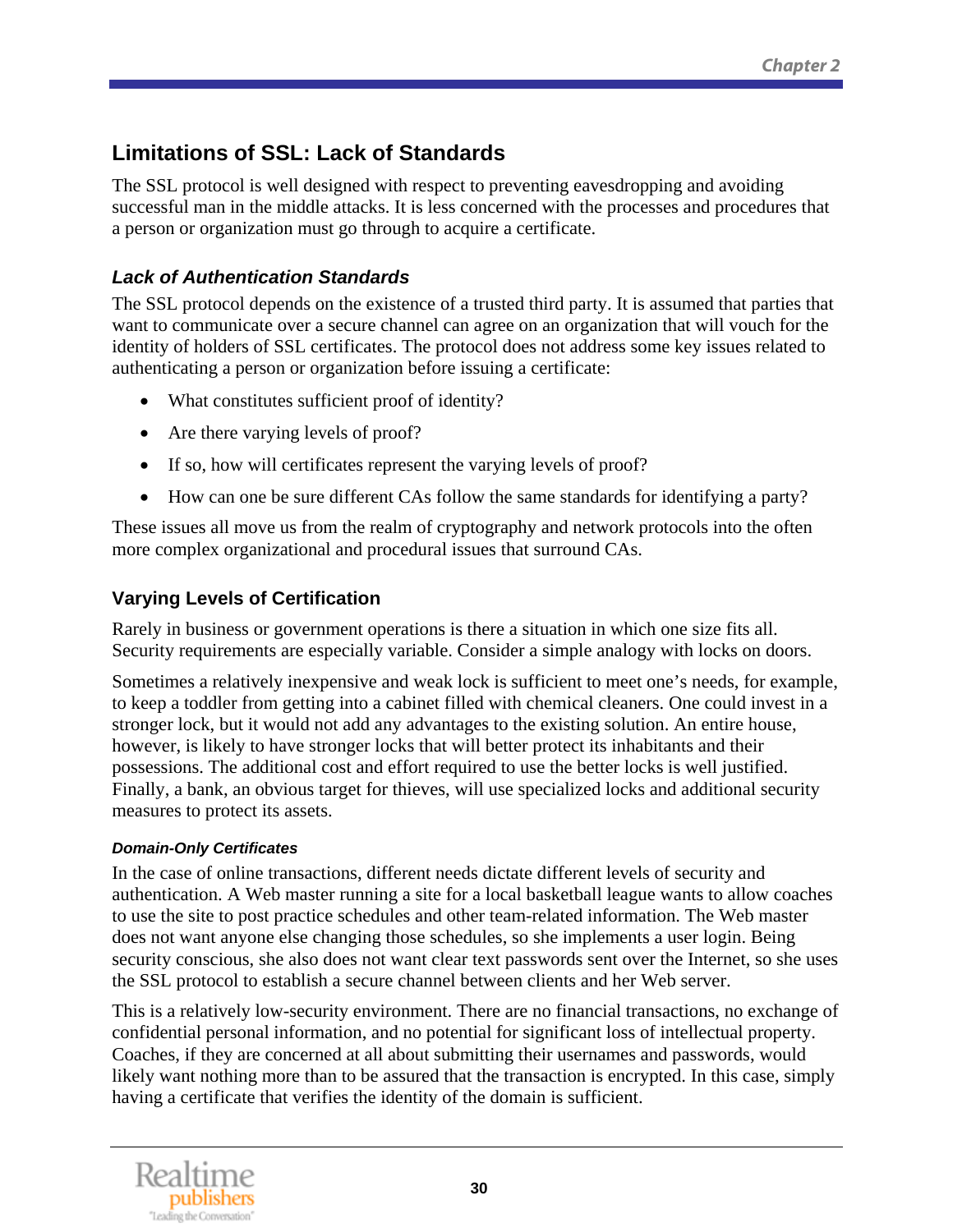Domain-only certificates typically validate that the requestor of a certificate is authorized to use that domain. These certificates are inexpensive, largely because the validation process can be automated. Information about the owners of domain names is readily available from utility programs, such as whois. (See Figure 2.8 for example output of whois).

Whois Server Version 2.0

Domain names in the .com and .net domains can now be registered with many different competing registrars. Go to http://www.internic.net for detailed information.

Domain Name: THAWTE.COM Registrar: NETWORK SOLUTIONS, LLC. Whois Server: whois.networksolutions.com Referral URL: http://www.networksolutions.com Name Server: CARQUINEZ.VERISIGN.NET Name Server: GOLDENGATE-W2-INF6.VERISIGN.NET Name Server: NS1.CRSNIC.NET Status: clientTransferProhibited Updated Date: 01-may-2007 Creation Date: 10-feb-1996 Expiration Date: 11-feb-2008

#### *Figure 2.8: Information about domain owners is publicly and programmatically available on the Internet. This easy-to-access information is used for domain-only validations.*

Domain-only certificates have lowered the cost of using SSL, which has been a benefit to many. Unfortunately, they have also lowered the cost of starting phishing sites that look legitimate. They have also led some companies to use lower-grade certificates rather than authenticated certificates to protect sensitive data. More extensive authentication procedures should be used for most business-oriented domains.

#### *Full-Company Validation*

When CAs use full validation procedures, they look for more rigorous proof of the identity of the person, business, or organization requesting a certificate. They will still go through the same steps as the domain-only validation, but in addition they will do things such as:

- Verify the existence of a physical address of the person, company, or organization
- Check government records to verify a business is legally established
- Require copies of documentation, such as a driver's license for a person or incorporation papers for a company

With full-company validation, one cannot simply register a domain name and acquire a certificate; the requestor must be able to demonstrate the company has some established legal identity. Again, there are varying levels of certification involved depending on the issuing CA.

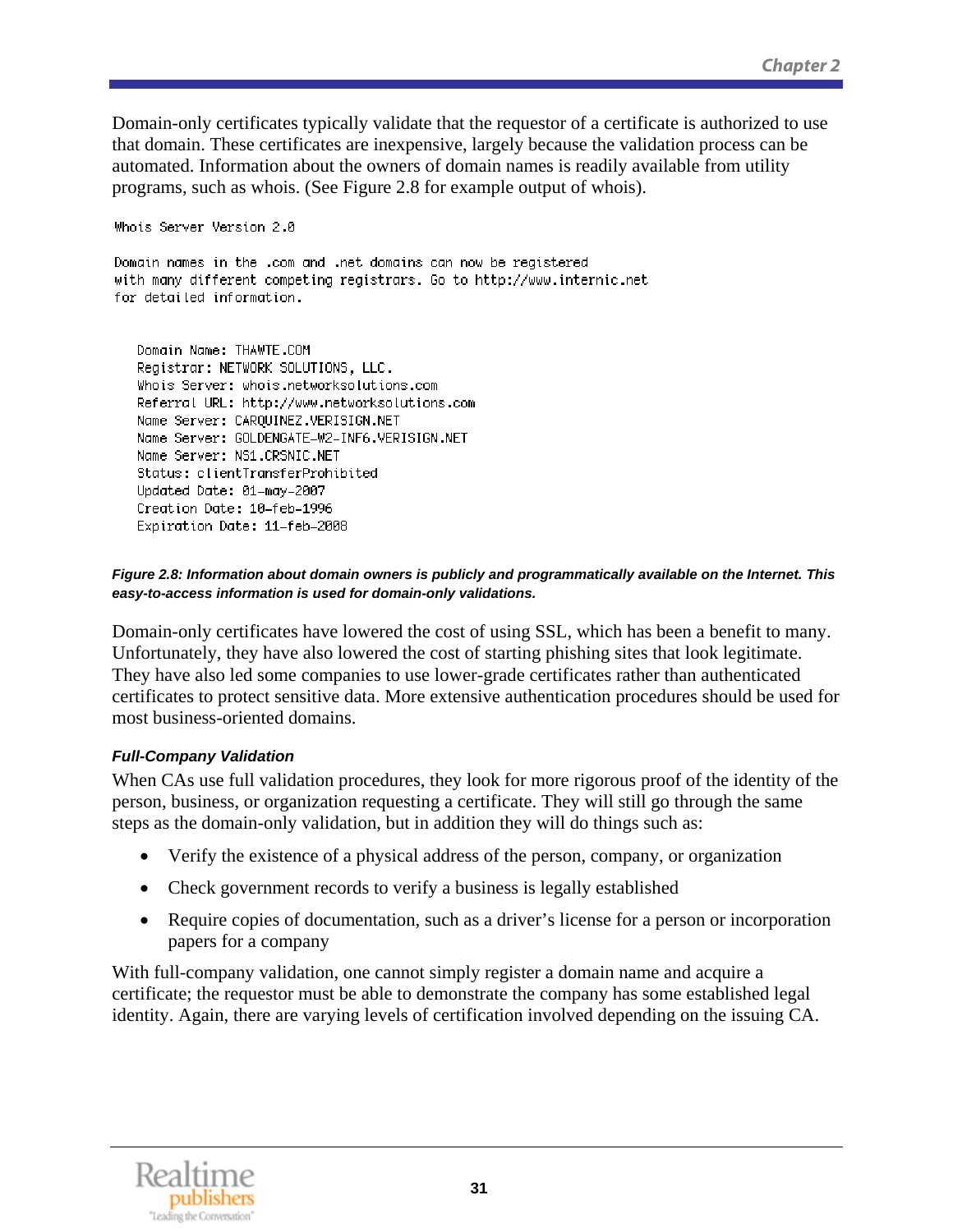#### <span id="page-18-0"></span>**Problems with Varying Levels of Certification**

The biggest problem with varying levels of certification is that these variances are not apparent to users who are expected to trust these certificates. When a browser establishes an SSL session with a server, the same lock icon will appear on the browser whether the server certificate is domain-only or full-company validation. A phishing site can look as legitimate as a real bank's site.

The root of this problem was that there were no well-defined standards for authenticating businesses. Two different CAs may have different procedures for full company certification. One company may check government records to see if a business by a certain name has been established while another will make more rigorous checks to see that the company is actually still actively in business. These variations in current practices, along with the rise of phishing scams, have undermined trust in online commerce and prompted the industry to respond with a new type of SSL certificate that does not suffer from these deficiencies.

# **EV SSL Certificates**

EV SSL certificates use the same cryptography and network protocols as SSL certificates but they improve the certification process to address the weakness outlined earlier. The standards for EV SSL certificates have been established by a governing body known as the CA/Browser Forum (<http://www.cabforum.org/>). Before an EV SSL certificate is issued, the CA conducts a thorough and standardized process to verify the identity of the requestor. The steps include:

- Verifying the entity physically exists
- The entity is legally recognized
- The entity is actively conducting business or other operations
- The identity of the entity matches the identity on legal records
- The entity has legitimate use of the domain
- The individual requesting the certificate is an authorized representative of the company in question

CAs that issue EV SSL certificates are also subject to audits, performed by WebTrust, a professional assurances organization, to demonstrate that proper policies, procedures, and training measures are in place to ensure quality control.

**Details of the authentication and auditing process are described in Chapter 3.** 

In addition, most high-security browsers such as Microsoft IE7 now provide additional visual cues to users when a site uses EV SSL certificates. This eliminates the problem of how a user is to know the level of verification and authenticate behind a certificate.

**La** Details about the how browsers make use of EV SSL certificates are described in Chapter 4.